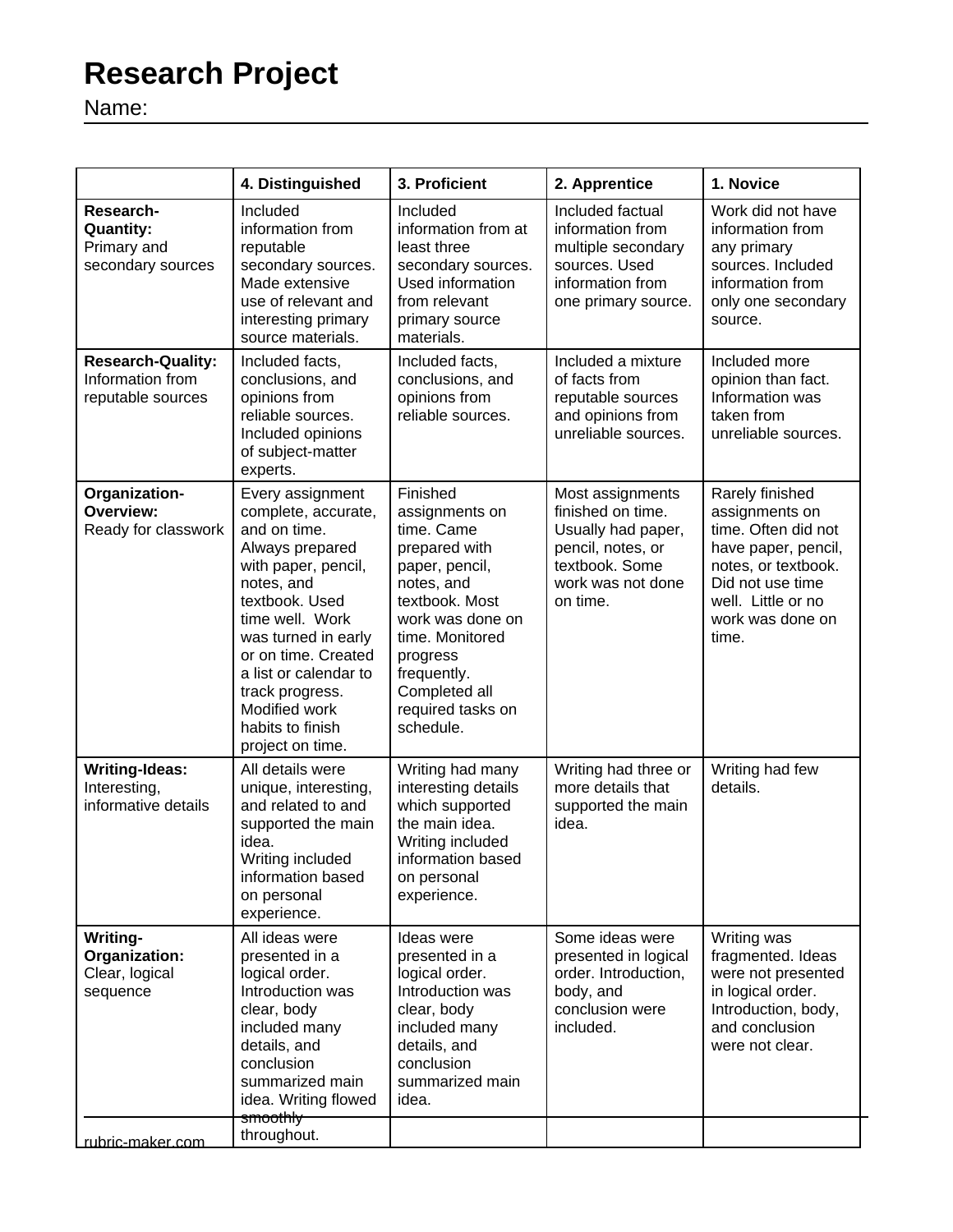## **Research Project**

Name:

|                                                                                        | 4. Distinguished                                                                                                                                                   | 3. Proficient                                                                                                                                   | 2. Apprentice                                                                                                                                                    | 1. Novice                                                                                                                                                   |
|----------------------------------------------------------------------------------------|--------------------------------------------------------------------------------------------------------------------------------------------------------------------|-------------------------------------------------------------------------------------------------------------------------------------------------|------------------------------------------------------------------------------------------------------------------------------------------------------------------|-------------------------------------------------------------------------------------------------------------------------------------------------------------|
| Writing-<br><b>Conventions:</b><br>Correct spelling,<br>grammar,<br>punctuation, usage | No spelling,<br>grammar,<br>capitalization or<br>punctuation errors.<br>Sentences are all<br>well-formed.                                                          | Fewer than 5<br>spelling and<br>grammar errors.<br>Fewer than 5<br>capitalization and<br>punctuation errors.<br>One or two flawed<br>sentences. | More than 5<br>spelling and<br>grammar errors.<br>More than 5<br>capitalization and<br>punctuation errors.<br>Less than 5<br>sentences show<br>flawed structure. | More than 10<br>spelling and<br>grammar errors.<br>More than 10<br>capitalization and<br>punctuation errors.<br>Many sentences<br>show flawed<br>structure. |
| Research-<br>Documentation:<br>Bibliography and<br>citation                            | Project bibliography<br>or credits were<br>complete and<br>flawlessly<br>formatted, All<br>sources were cited<br>and media included<br>captions showing<br>source. | Project bibliography<br>or credits were<br>complete. All<br>information and<br>media sources<br>were cited.                                     | Project bibliography<br>or credits were<br>incomplete. Less<br>than half of the<br>sources were cited.                                                           | Did not include<br>project bibliography<br>or credits. One or<br>two sources were<br>cited.                                                                 |